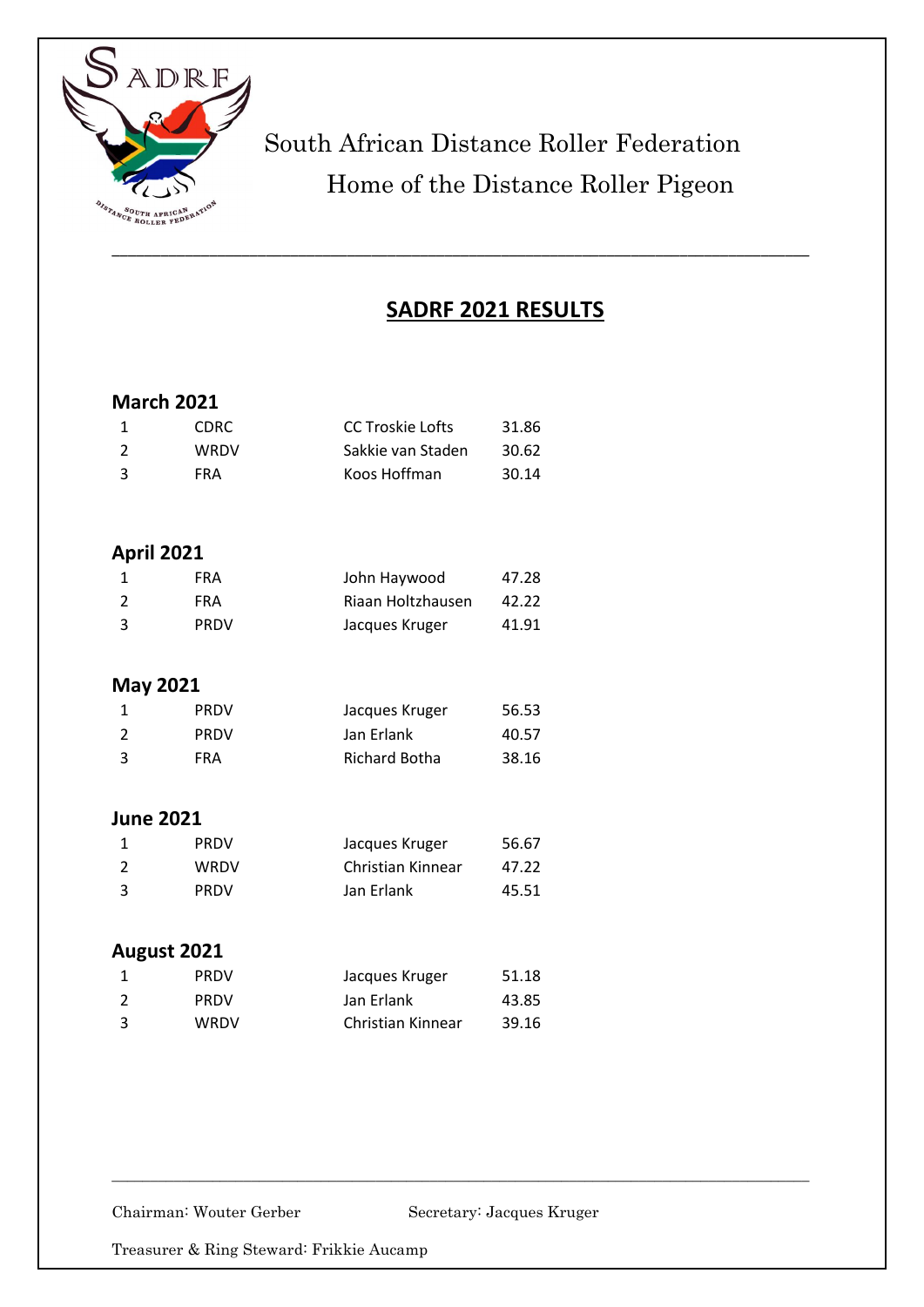

# South African Distance Roller Federation Home of the Distance Roller Pigeon

\_\_\_\_\_\_\_\_\_\_\_\_\_\_\_\_\_\_\_\_\_\_\_\_\_\_\_\_\_\_\_\_\_\_\_\_\_\_\_\_\_\_\_\_\_\_\_\_\_\_\_\_\_\_\_\_\_\_\_\_\_\_\_\_\_\_\_\_\_\_\_\_\_\_\_\_\_\_\_\_\_\_\_\_\_\_

### **September 2021**

|   | <b>PRDV</b>  | Jacques Kruger | 57.75 |
|---|--------------|----------------|-------|
| 2 | <b>PRDV</b>  | Jan Erlank     | 45.10 |
| 3 | <b>PRDV</b>  | Frans Booysen  | 33.45 |
|   |              |                |       |
|   | October 2021 |                |       |
| 1 | <b>PRDV</b>  | Jacques Kruger | 43.81 |
| 2 |              | Koos Hoffman   | 42.88 |
|   | <b>FRA</b>   |                |       |
| 3 | <b>FRA</b>   | John Haywood   | 42.80 |

### **2021 League Points**

| <b>Position</b> | Club        | <b>Name</b>             | <b>Points</b> |
|-----------------|-------------|-------------------------|---------------|
| 1               | <b>PRDV</b> | Jacques Kruger          | 335.65        |
| 2               | <b>PRDV</b> | Jan Erlank              | 248.60        |
| 3               | <b>FRA</b>  | Richard Botha           | 241.58        |
| 4               | <b>CDRC</b> | <b>CC Troskie Lofts</b> | 236.21        |
| 5               | WRDV        | Christian Kinnear       | 231.80        |
| 6               | <b>FRA</b>  | John Haywood            | 225.24        |
| 7               | WRDV        | Gerrit Bresler          | 211.96        |
| 8               | WRDV        | Tommy Laubscher         | 203.32        |
| 9               | <b>FRA</b>  | Koos Hoffman            | 196.94        |
| 10              | WRDV        | <b>Tim Rossouw</b>      | 193.85        |
| 11              | <b>PRDV</b> | Frans Booysen           | 187.26        |
| 12              | <b>WRDV</b> | Sakkie van Staden       | 186.92        |
| 13              | <b>FRA</b>  | Johan Booyens           | 181.17        |
| 14              | <b>FRA</b>  | Riaan Holtzhausen       | 167.53        |
| 15              | <b>CDRC</b> | Frikkie Aucamp          | 154.07        |
| 16              | WRDV        | Carel Laufs             | 152.68        |
| 17              | <b>FRA</b>  | <b>Wouter Gerber</b>    | 150.93        |
| 18              | <b>PRDV</b> | Boerseun Lofts          | 117.62        |
| 19              | <b>FRA</b>  | Johan Dippenaar         | 115.23        |
|                 |             |                         |               |

Chairman: Wouter Gerber Secretary: Jacques Kruger

 $\_$  , and the set of the set of the set of the set of the set of the set of the set of the set of the set of the set of the set of the set of the set of the set of the set of the set of the set of the set of the set of th

Treasurer & Ring Steward: Frikkie Aucamp